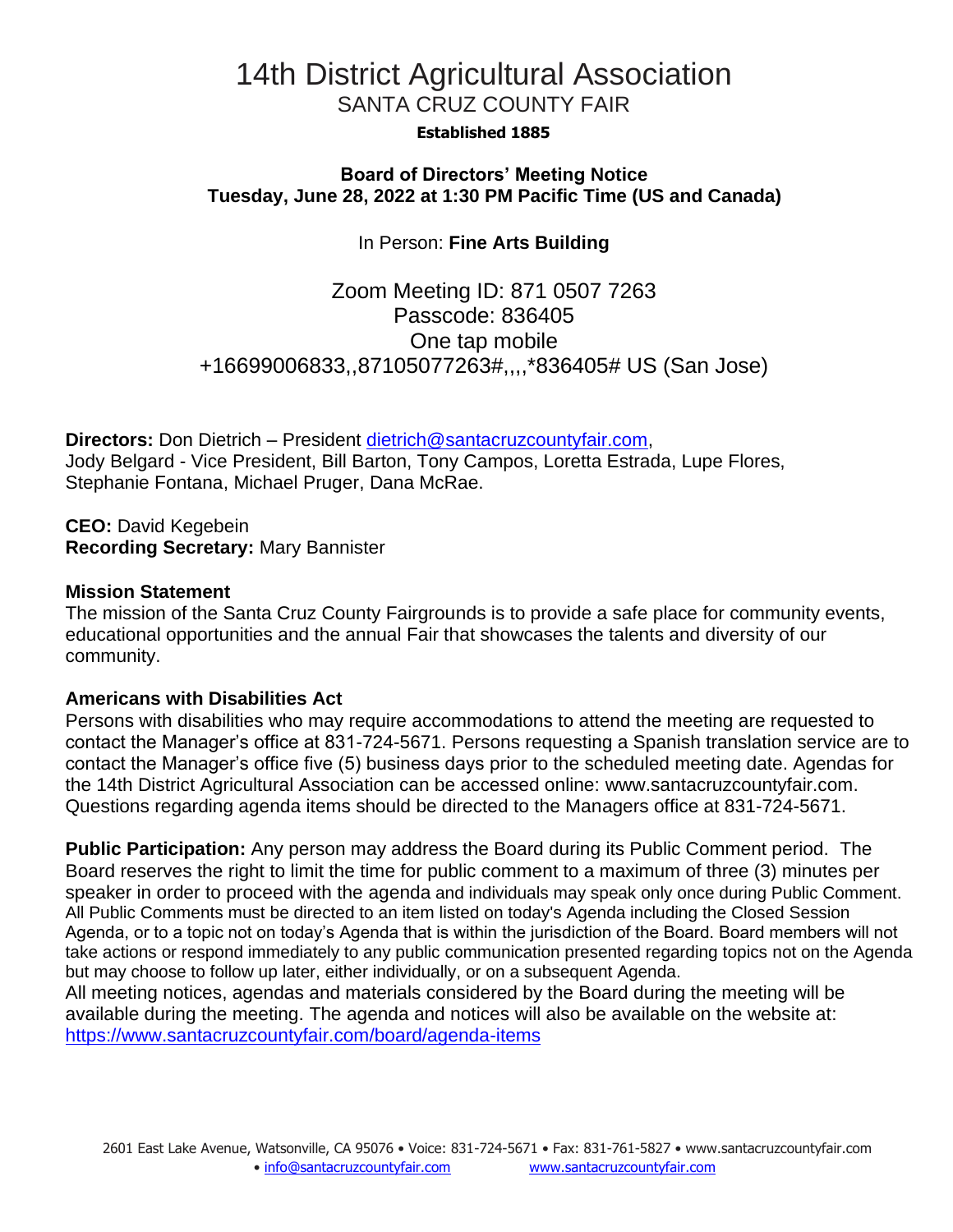# 14th District Agricultural Association SANTA CRUZ COUNTY FAIR

#### **Established 1885**

# **Board of Directors' Meeting Agenda**

Items listed on this agenda may be considered in any order at the discretion of the President. All items so listed may be considered for action. Any item not listed on the agenda will not be discussed or considered by the Board.

### **CALL TO ORDER** – President Don Dietrich

### **ROLL CALL & PLEDGE OF ALLEGIANCE**

- 1. Declaration of Quorum
- 2. Approval / Disapproval of Absences

| <b>SECTION:</b>                             |                                           | <b>PAGES:</b> |
|---------------------------------------------|-------------------------------------------|---------------|
| <b>DIRECTOR COMMENTS</b>                    |                                           |               |
|                                             |                                           |               |
| <b>CEO COMMENTS</b>                         |                                           |               |
|                                             |                                           |               |
| <b>CORRESPONDENCE</b>                       |                                           |               |
| 1.                                          | <b>CDFA Remaining Funds Letter</b>        |               |
| $2_{-}$                                     | <b>CDFA GASB 68 - 2022</b>                |               |
| <b>CONSENT CALENDAR (Discussion/Action)</b> |                                           |               |
| 1.                                          | Board Meeting Minutes from April 5, 2022  |               |
| 2.                                          | Board Meeting Minutes from April 26, 2022 |               |
| 3.                                          | Board Meeting Minutes from May 24, 2022   |               |
| 4.                                          | <b>Contracts on Consent Agenda</b>        |               |
|                                             |                                           |               |
|                                             | <b>FINANCIAL</b> (Discussion/Action)      |               |
| 1.                                          | Cash Balance / Financial Audit Progress   |               |
| 2.                                          | Review & Accept March 2022 Financials     |               |
| 3.                                          | Review & Accept April 2022 Financials     |               |
| 4.                                          | Review & Accept May 2022 Financials       |               |